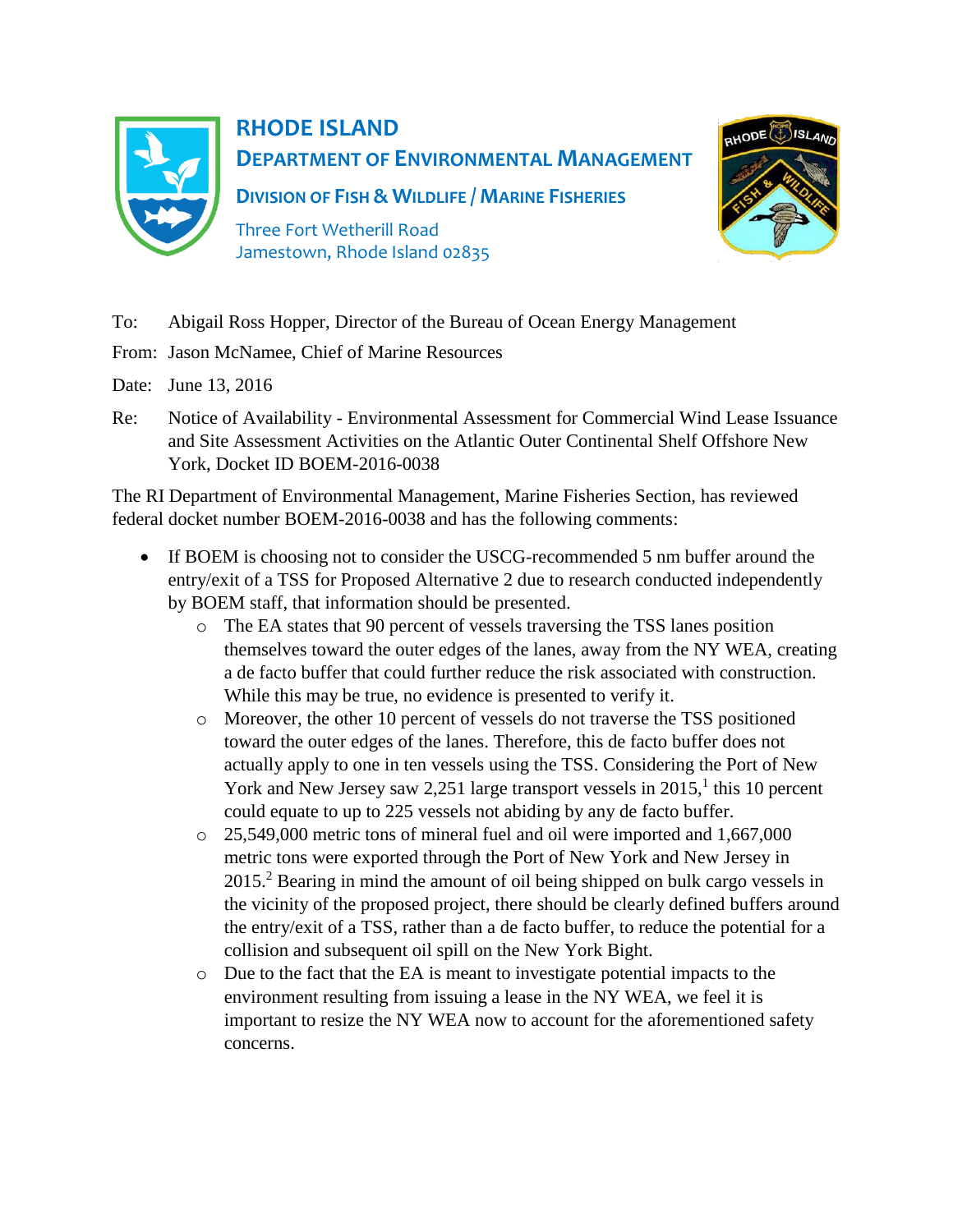- BOEM has opted to eliminate the suggested alternative of prohibiting noise producing activities in the summer due to a lack of evidence that deleterious effects to squid may occur. More research is necessary to make such a determination.
	- o There is limited evidence regarding the sound exposure level at which squid experience damage to their statocysts. This area of research warrants further exploration.
		- Mooney et al. (2010) suggest that particle motion, and not sound pressure, is the appropriate measure for squid in terms of "hearing," or interpreting sound stimuli.<sup>3</sup> Unfortunately, most past research evaluating acoustic ecology and hearing in marine organisms has presented results in terms of sound pressure (dB re. 1  $\mu$ Pa), rather than particle motion (dB re. 1 ms<sup>-</sup>  $2$ ).<sup>4,5</sup> Instruments to record particle motion have only become available very recently<sup>5</sup> and there are few studies describing the particle motion caused by various anthropogenic sources of noise. Only one addresses wind farm noise generation, and the focus of the study was to evaluate the ability to measure particle motion. <sup>6</sup> Hence, there is limited information on how squid will respond to active sub-bottom profilers and pile driving noise.
		- Lack of evidence of potential injury to squid is due to the fact that no studies have evaluated sources of anthropogenic noise with respect to particle motion, not because studies have failed to demonstrate that squid will be negatively impacted.
	- o The statement that the limited spatial and temporal noise exposure from potential pile driving and the ability of squid to swim away from sound that is potentially injurious does not support population effects to squid is inaccurate.
		- Mass strandings of giant squid have occurred in the proximity of seismic geophysical surveys. These organisms were unable to escape the area prior to injury, and subsequently death.<sup>7</sup> Multiple giant squid mass strandings have occurred near geophysical survey activities, which have had a direct effect on population effects.
- Section 1.6.4 discusses the outreach conducted with commercial fishermen regarding the NY WEA. Workshops and meetings regarding commercial fishing activities in the NY WEA were only held in NY and NJ. Workshops and meetings should also have been held in MA and RI due to the high use of the NY WEA by RI and MA squid and scallop fishermen. The workshops held in NY and NJ raised concerns regarding the squid and scallop fisheries, however the EA only considered, and did not analyze in detail, these potential impacts.
- Section 3.3.2 discusses the possibility of collisions and allisions from the installation of a meteorological tower/buoy and states that these can be avoided with USCG required marking and FAA required lighting. Fishermen who utilize this area heavily during squid and scallop seasons may be unaware of the installation of the tower/buoy and although lighting may help, placement of the tower/buoy location on nautical charts would drastically help alleviate the possibility of an allision.